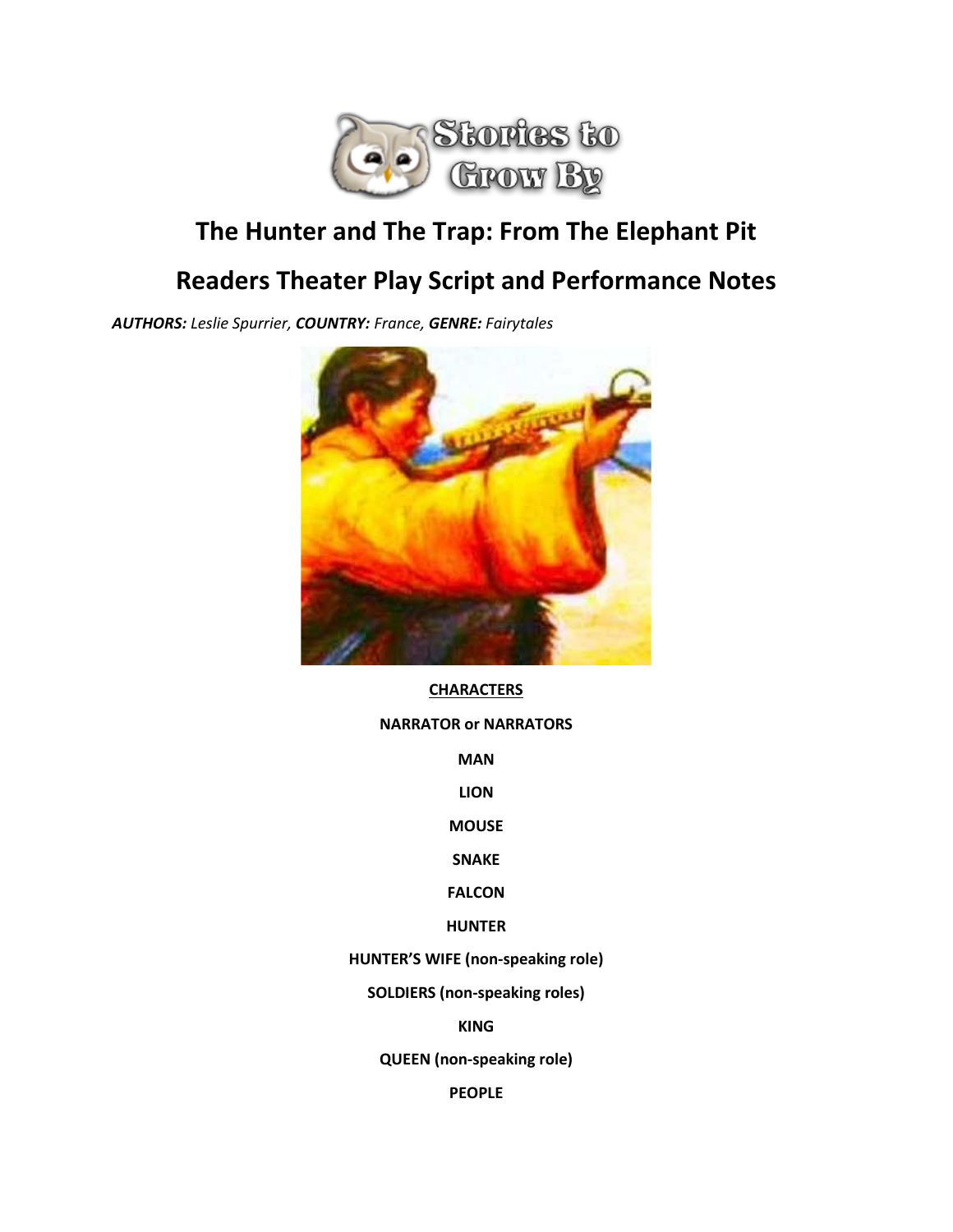*\*Performance notes can be found on the pages following the script*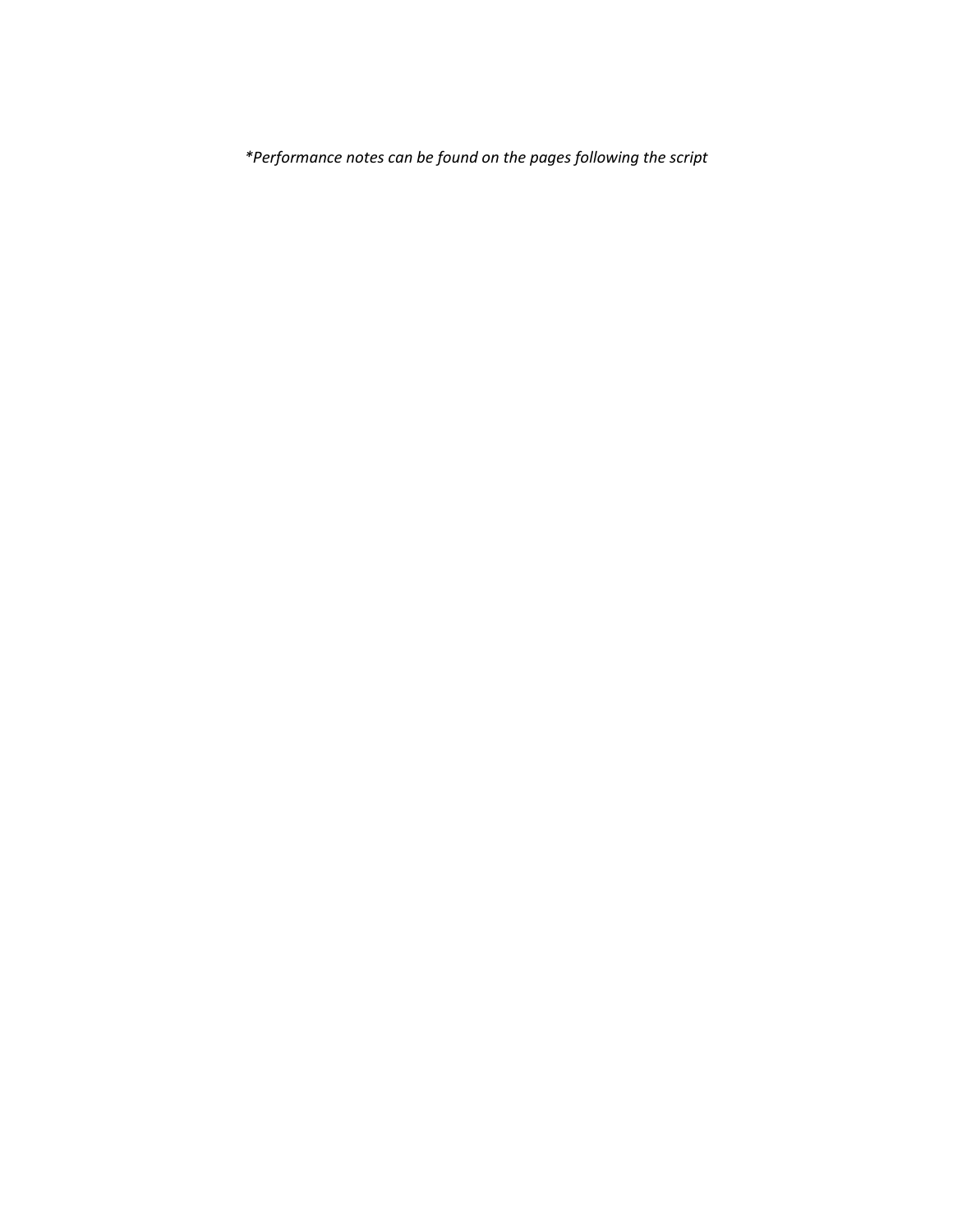# **Scene 1 – Forest**

#### **NARRATOR:**

Many years ago in the Land of Tibet there was a great hunter of elephants. He was at his best at what he did, as he trapped the wild elephants by having them fall into pits. One day though while checking in on his pits he didn't find any elephants, but a lion, a snake, a falcon, a mouse and a man had fallen in. This is the story of how this group ended up in the hunter's elephant trap and how the hunter made a terrible mistake by rescuing one of them.

[The curtain rises showing a forest on the stage. There is a large "pit" to the left side of the stage along with many trees and plants spread along the stage. On stage a LION is chasing a MAN all over the place. The LION is upset at the MAN for trying to kidnap one of its cubs.]

# **MAN:**

*(pleading with the LION while running)* Oh, please don't hurt me, I didn't mean any harm to your children.

#### **LION:**

*(with a bitter anger)* You have tried to hurt my cubs and now you will pay!

#### **MAN:**

*(practically begging now)* King of the Jungle, please let me be. I have done nothing to them, I swear it.

[While the two of them are running they fail to notice the giant pit. The two of them start to get into a scuffle. They start rolling around and fall into the "deep pit." At the same time, a MOUSE, SNAKE and FALCON enter the stage, all chasing each other.]

#### **MOUSE:**

(a*larmed at how close the SNAKE was getting to him, in a high-pitched and squeaky voice)* Oh, please don't eat me. I have done nothing to you.

#### **SNAKE:**

*(grinning gleefully knowing his dinner is near, in a hissing but audible voice)* I have not eaten for days and you will be my next meal.

#### FALCON:

*(eyeing the SNAKE)* And after you eat that mouse I will feast on you.

#### **NARRATOR:**

These three also did note that there was a massive cavity up ahead that the lion and man had already fallen into. They all fell as well into the pit after the mouse led them to it. The five of them in the pit feared for their lives as they believed any other animal could harm them at any move they made. Finally the lion spoke up.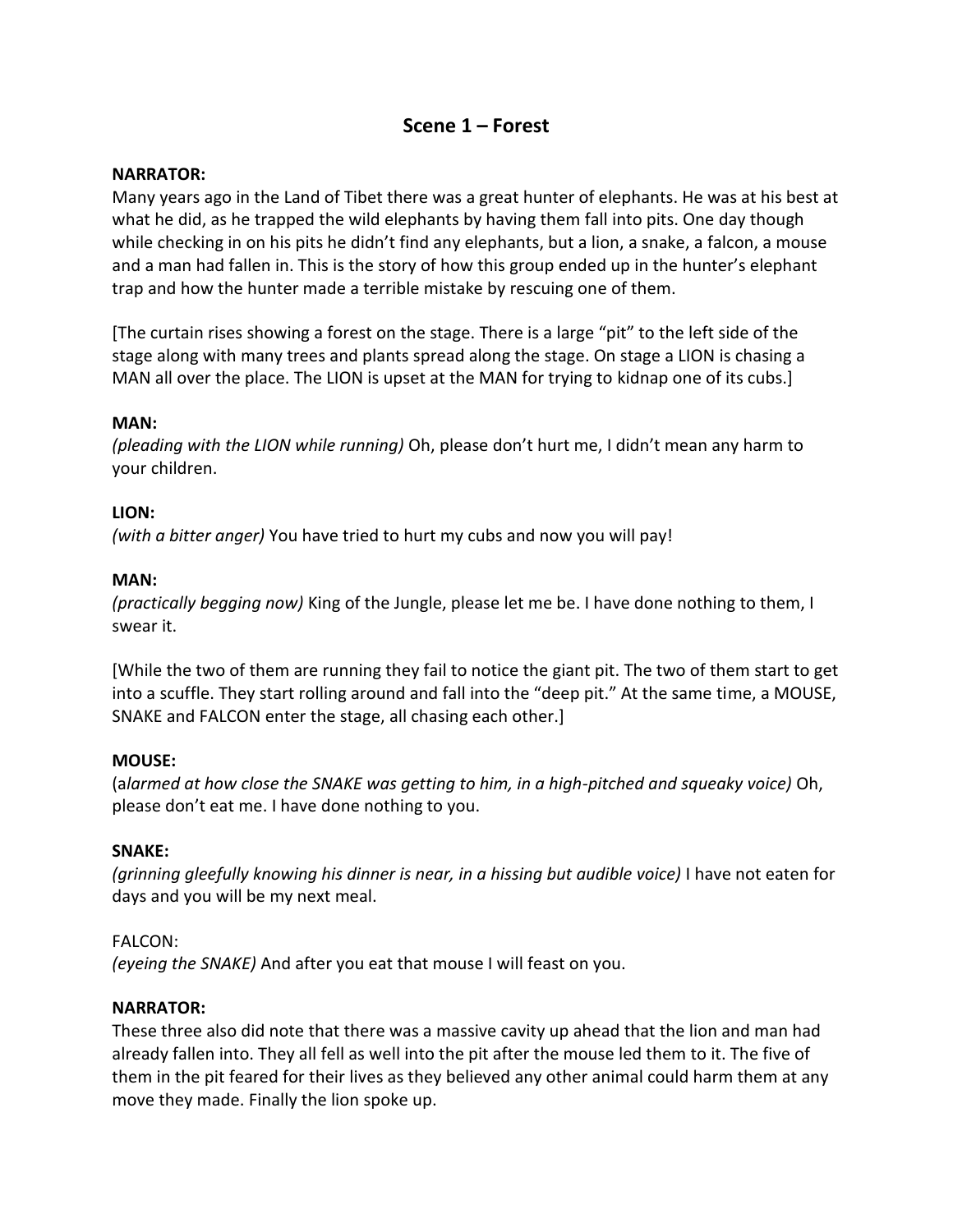# **LION:**

*(nervously)* Oh honored ones, we are all comrades in misfortune. Let us promise not to hurt each other. Let each abide where he now is while we plan a way to get out of this pit.

# **OTHERS:**

*(with promptness)* Agreed!

# **NARRATOR:**

The animals and the man start conversing about how they will be able to get out of the pit. While they are doing this, the hunter comes along to see if he has caught any animals when he discovers who is in the hole.

[HUNTER enters.]

#### **HUNTER:**

*(bellowing out while looking down at the hole)* Why, what is all this? How did all of you get here?

#### **ANIMALS:**

Oh, hunter, good hunter, kind hunter, the best of the best, please help us out. *(begging for their lives)* You see that we are not elephants, we are in great need to get out of here.

#### **MOUSE:**

*(squealing with a grin)* No, no, good hunter, I am not an elephant, I am not an elephant.

#### **HUNTER:**

*(chuckling at the remark)* No, you don't look like an elephant my little friend. I think I must help you all to escape.

[The HUNTER then begins to hoist down a ladder to retrieve the ANIMALS. The LION comes up first.]

#### **LION:**

*(with great respect and thanks)* Oh hunter, I and the other animals will prove grateful to you and will help you for your kindness to us, so rescue them. But leave the man in the pit, for I warn you he will forget your kindness and do you harm.

#### **HUNTER:**

*(shocked at the remark)* That's nonsense. I must rescue everyone in this pit so they will not die.

[The HUNTER proceeds to rescue the rest of the ANIMALS and the MAN out of the pit with all of them thanking him while he does so.]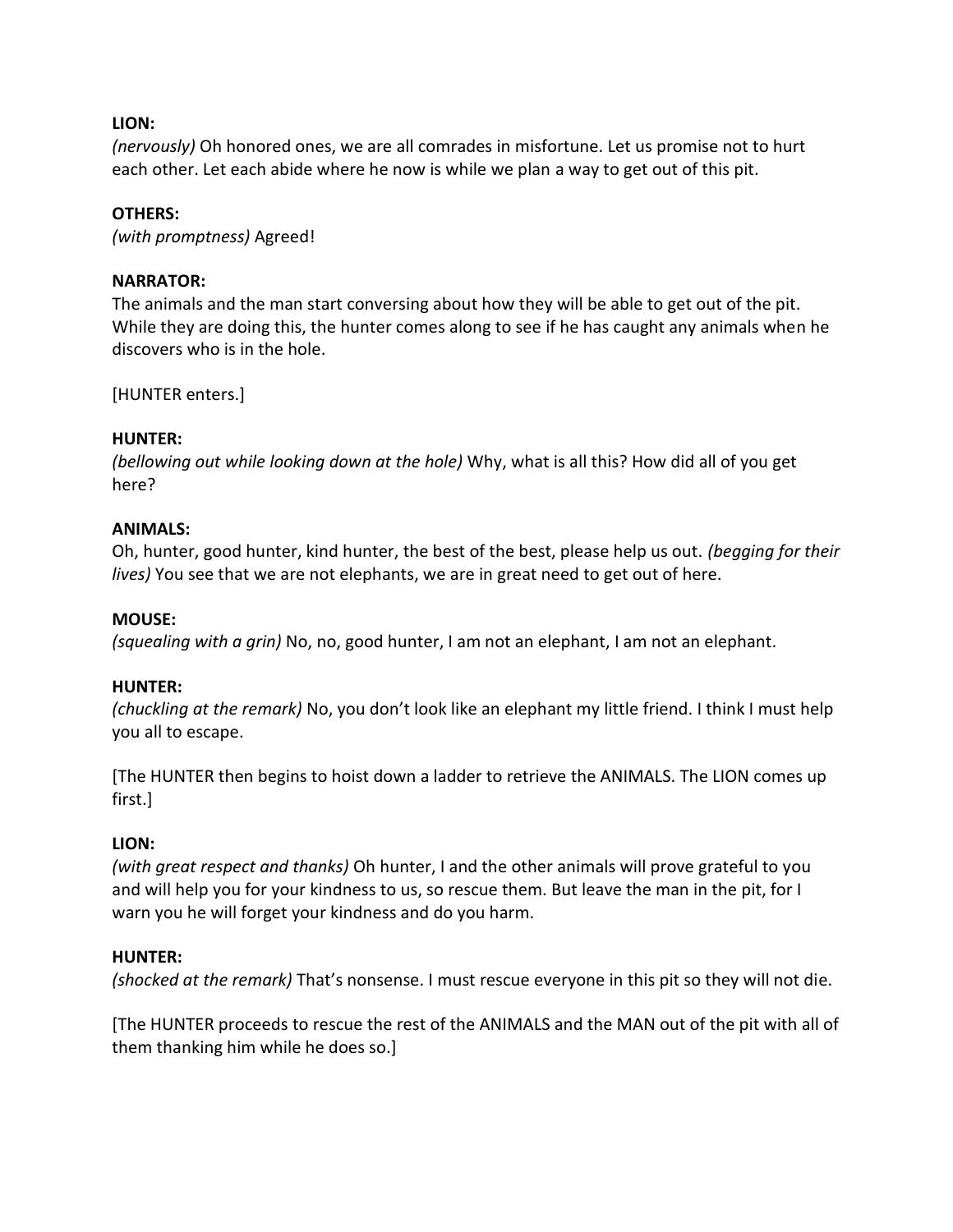# **SCENE 2 – Hunter's House**

[The curtain rises showing the HUNTER lying in his bed inside of his house with his WIFE, both sick, weak, sneezing, and coughing.]

# **NARRATOR:**

He has grown ill with terrible fever in the past months and is not able to hunt for elephants or any other game no longer. He would have died along with his wife if it weren't for the lion bringing meat everyday to the hunter's home.

[The LION is shown dropping off the meat at the house.]

#### **HUNTER:**

I owe you so much now, since you have fed my wife and I during these hard times and have allowed us to live.

# **LION:**

I am just repaying you for the kindness that you treated me with when I fell into the pit.

[LION exits.]

# **NARRATOR:**

The next day the falcon arrives at the hunter's house carrying a large bag of gems he had found in the middle of the forest. They were bright and glistening. He brought them to the hunter for repaying him for saving his life.

[FALCON enters.]

# **FALCON:**

Take these gems as a gift for saving my life. You can use them for buying food for yourself and your wife.

#### **HUNTER:**

*(with much gratefulness)* You have helped save my wife and me. I thank you for your good doings. I wish you good health.

# **NARRATOR:**

With that the falcon nodded and left the hunter. Little did he know is that the gems he found in the forest were actually the queen's gems. Not realizing it, she had left them in the forest they previous day. When she found they were missing the king suspected theft, and sent out the man who the hunter had saved, along with many other soldiers, to find these gems. While the man was searching he came upon the hunter's house.

[FALCON exits. MAN enters.]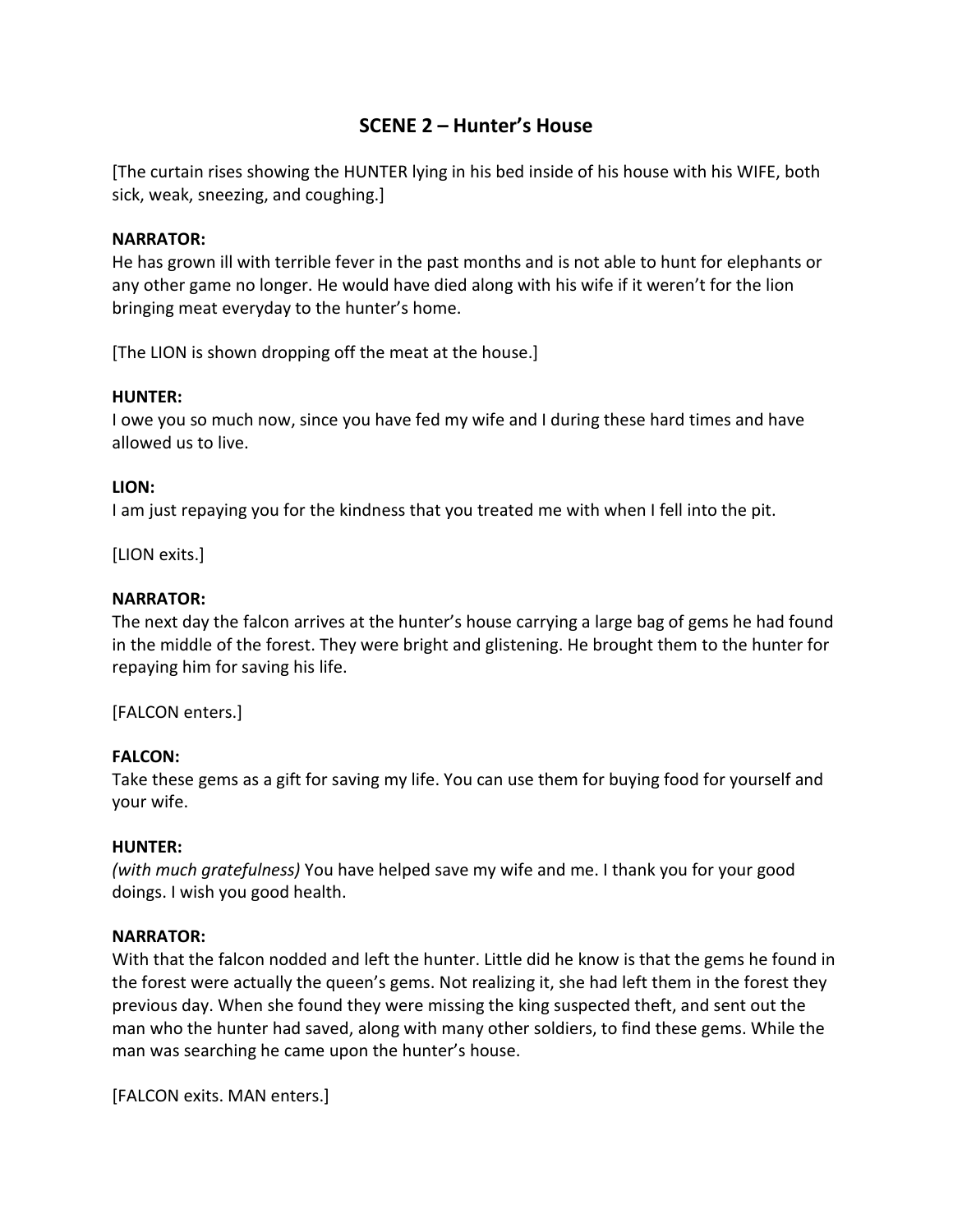#### **MAN:**

*(with kindness)* I hope that you are feeling better. I ask you, though, have you seen any gems?

#### **HUNTER:**

*(with some shock)* Yes I have. Here they are.

[HUNTER spreads the gems across the table.]

#### **MAN:**

*(with much surprise and intrigue)* Where did you get these?

#### **HUNTER:**

*(cautiously)* The falcon whom I rescued from the pit brought them to me.

#### **MAN:**

*(looking at the gems with much greed)* These gems belong to the queen. She thinks someone has stolen them. I have been sent to find them. Unless I tell, nobody will ever now where they are. So my friend, *(with thoughts of riches in his mind)* let us divide them. You keep half, and I'll keep half. Then we shall both gain wealth and no one will be the wiser.

#### **HUNTER:**

*(shocked)* What! *(angrily)* Do you take me for a thief? No, No I say! *(calming down)* The gems shall be returned to our good queen.

#### **MAN:**

*(sneering and disappointed at what just occurred, ungratefully)* Then my honest fellow. You shall go to the palace as my prisoner.

[The MAN claps his hands, which causes two SOLDIERS to rush in.]

#### **MAN:**

Bind him and carry him to the king! It is he who stole the queen's jewels!

#### **NARRATOR:**

With that the hunter, who was still frail from illness and fever, was taken out of his house and brought to the palace. The king believed the false story told by the man, chained the hunter as a thief, and placed him in a dark dungeon.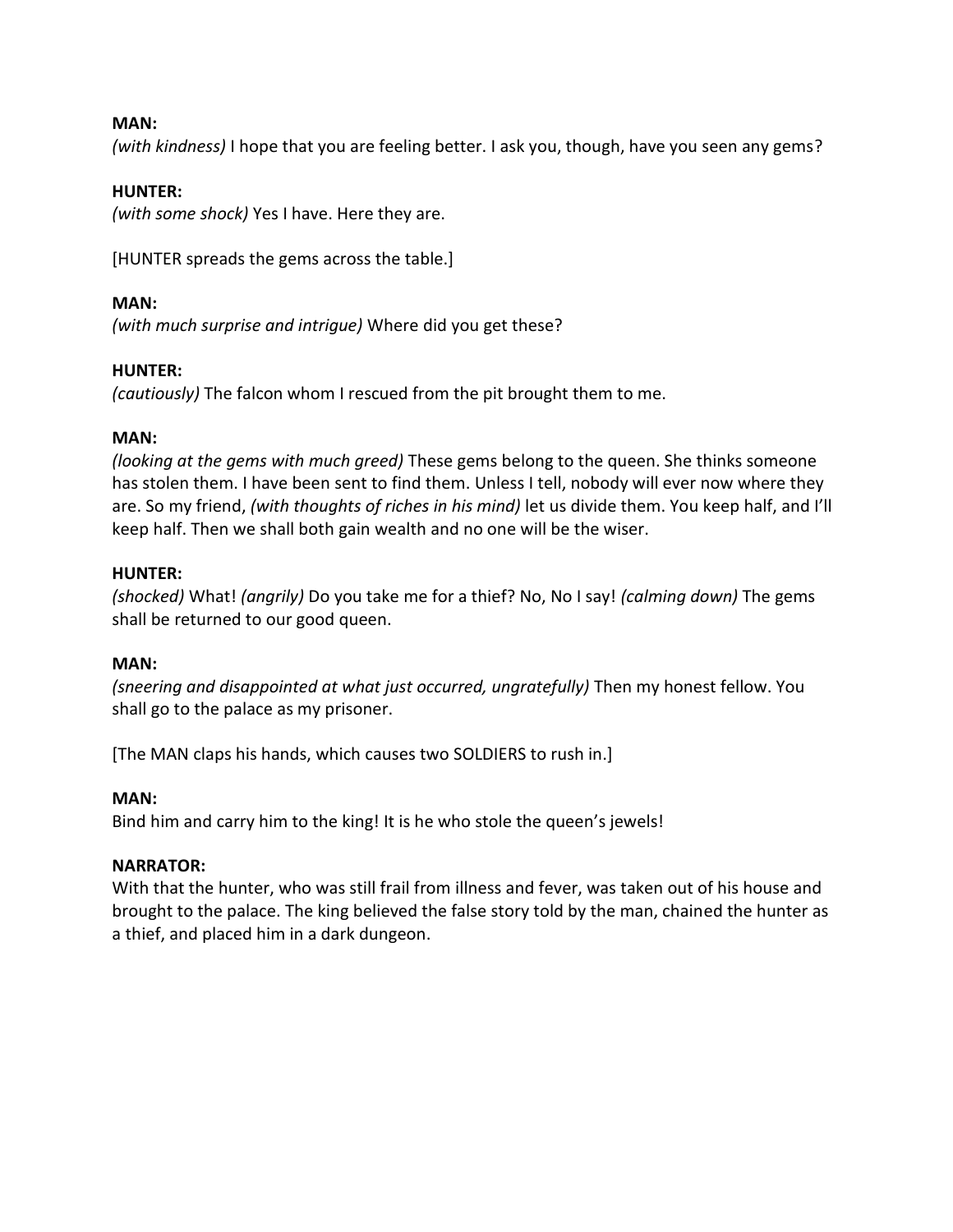# **SCENE 3 – Dungeon/Garden**

[This scene opens to a dark and miserable dungeon at the right hand part of the stage. It is blocked off to the large palace at the left of it and next to that is a beautiful garden. The HUNTER is alone on stage, miserable in his dungeon, in terrible shape.]

#### **HUNTER:**

*(speaking with much sadness to anyone who would listen)* Alas! The lion spoke the truth. Because of the man that I rescued from my elephant pit I am now in this loathsome dungeon with none to pity me or to deliver me.

[MOUSE appears out of a corner of the dungeon.]

#### **MOUSE:**

*S*ay not so, good friend. I pity you, and it may be I who can deliver you. Keep up your courage. I will go now and find help.

#### **NARRATOR:**

The mouse exits at this remark and goes to find help. This leaves the hunter alone to think for awhile. The mouse returns with the snake within a few moments.

[MOUSE exits and re-enters with SNAKE.]

#### **SNAKE:**

*(with much delight at seeing the HUNTER alive)* Now I am glad, to have a chance to show my gratitude.

[SNAKE brings out a box of cream.]

#### **SNAKE:**

Take this little box of cream. Hide it in your chest. Then when the king walks in the garden, I will sting him on the heel. The cream in that little box alone can save his life. I urge you, use it!

[KING, QUEEN and PEOPLE enter.]

#### **NARRATOR:**

A few moments later, while the king was walking in the garden, the snake bit him. A group of people gathered around him.

#### **PEOPLE:**

*(screaming in terror)* He will die! He will die! None of our doctors know the cure for the bite of the snake.